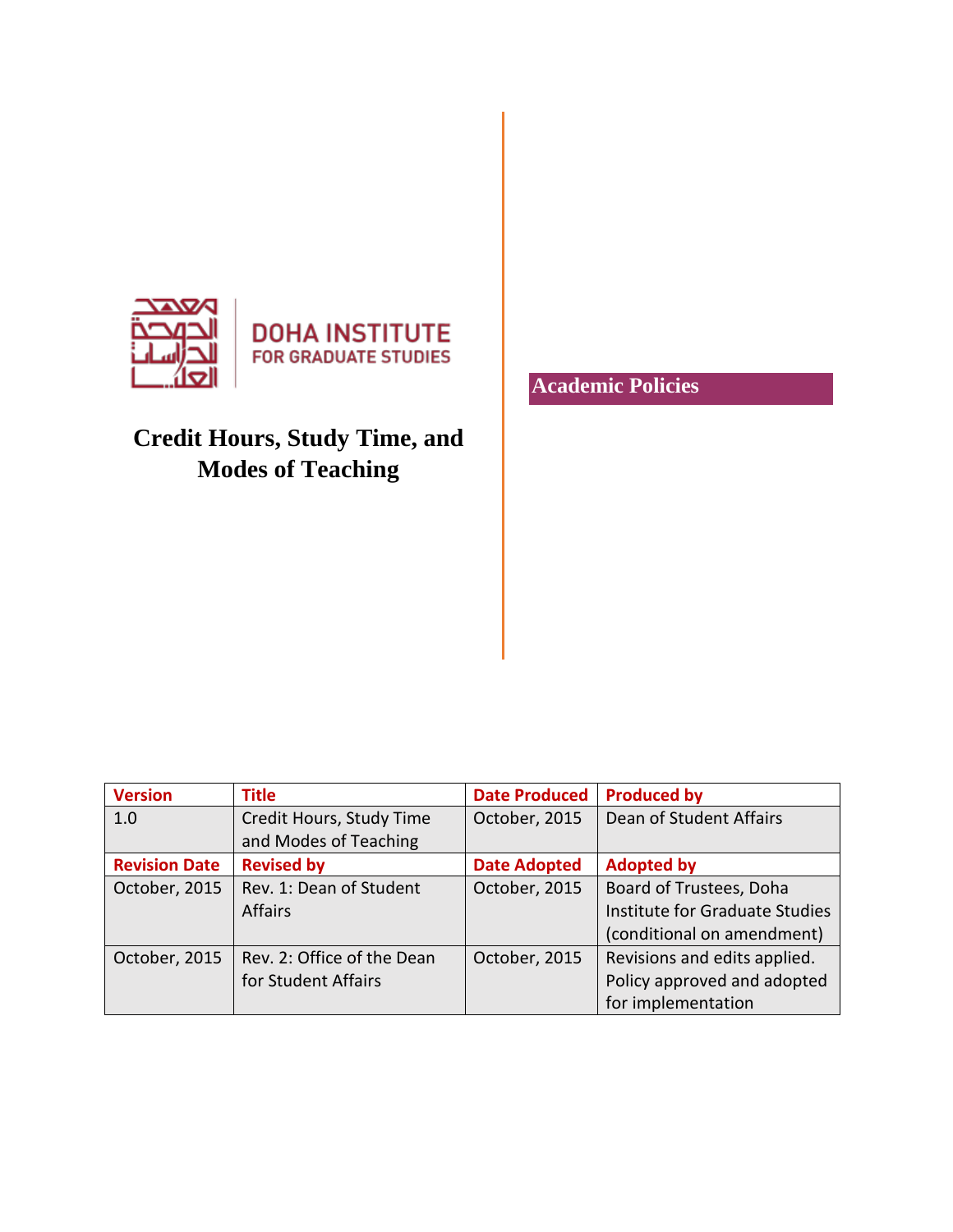# Contents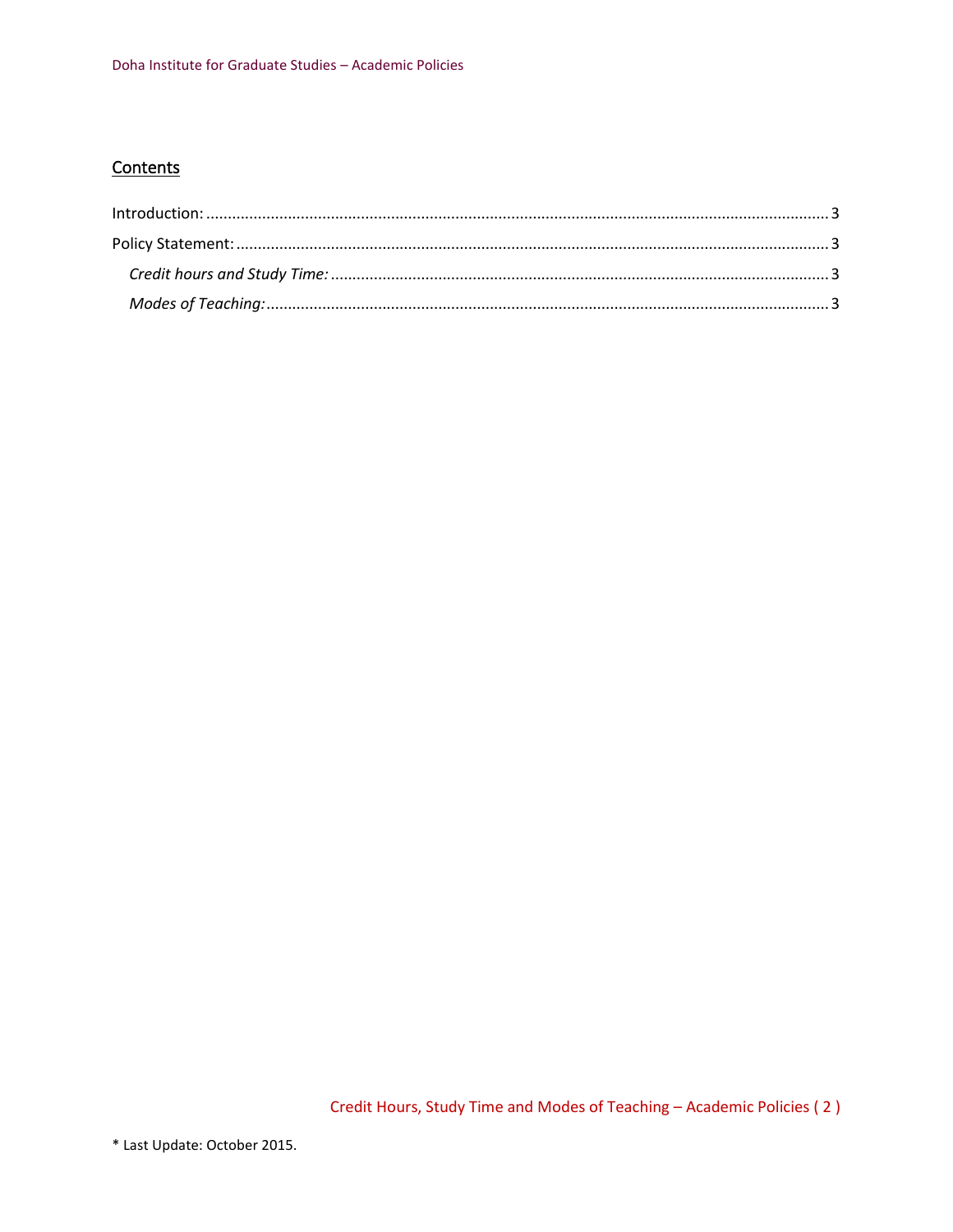## <span id="page-2-0"></span>Introduction:

The Doha Institutes adopts a credit system for measuring student progress towards academic achievement in a degree-awarding program of study. The system uses the "credit hour" as a unit of measure. This system is compliant with the standard credit system in the North American model as defined by the USA federal definition of credit hours.

#### <span id="page-2-1"></span>Policy Statement:

#### <span id="page-2-2"></span>*Credit hours and Study Time:*

- 1. The **credit hour is** defined as one weekly contact hour (60 minutes per credit hour) to quantify student learning through either (see below for modes of teaching):
	- Direct teaching or instruction delivered throughout a semester, or
	- Other academic activities or arrangements of delivering hours as approved by the Institute, such as internships and the writing of a thesis.
- 2. The length of a semester at DI shall consist of no fewer than 14 calendar weeks of instructional time. This does not include breaks or holidays within any particular semester.
- 3. The minimum total number of contact hours for a one-credit hour at the Doha Institute in a semester shall be no less than 14 (weeks) x 1 hour (60 minutes) = 840 minutes per semester = 14 real hours per one credit in a semester. The DI will be offering more contact hours per semester, than the conventional US credit hour, since one credit hours in the US credit hour system is equivalent to 50 minutes in a 15-week semester, yielding 750 minutes. Therefore, the ratio of DI credit hours to US credit hours is 1 to 1.2.
- 4. Each course which contributes to the academic progress requirements for a program of study should be assigned a certain number of credit hours.

## <span id="page-2-3"></span>*Modes of Teaching:*

- 1. Credit hours can be quantified through the following modes of teaching and learning platforms adopted by the Doha Institute:
	- a. **Lectures:** The lecture offers a carefully prepared and crafted directive summary which revolves around the main elements of its topic, in terms of concepts, theories,